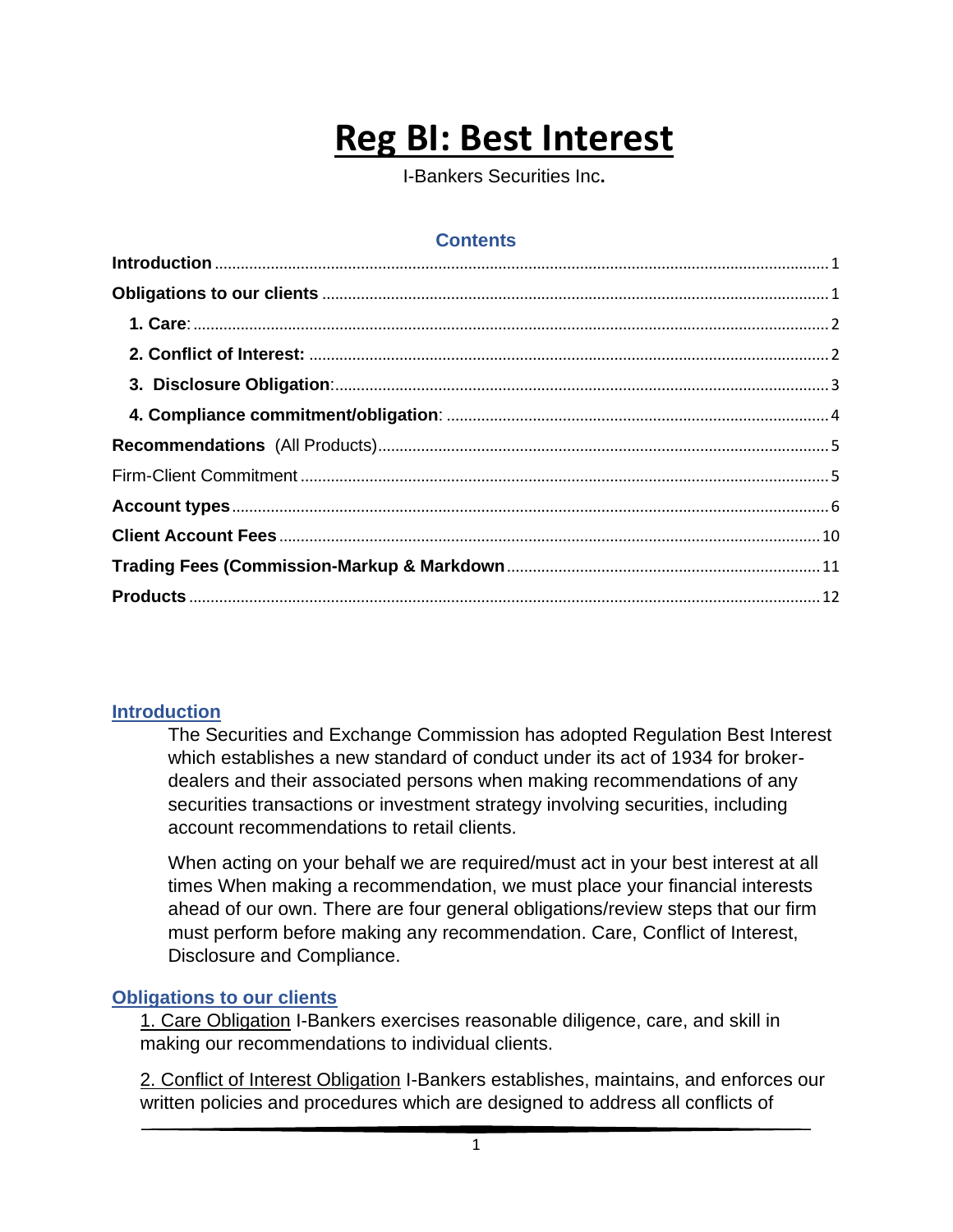interest. All I-Bankers brokers are registered as stockbrokers and not as (RIA) registered investment advisors.

3. Disclosure Obligation We will provide you with all available material facts about our company's products and your investments. We must disclose any conflicts of interest as a firm or by any of our company's registered representatives. Disclosures would be given to clients before or at the time of our recommendation(s).

4. Compliance Obligation I-Bankers has established, maintains, and enforces our firm's written supervisory procedures policies, designed to achieve compliance with Regulation Best Interest.

# <span id="page-1-0"></span>**1. Care**:

- Care Is the new current FINRA suitability standard.
- We must discuss all potential risks, rewards, and costs associated with any recommendation.
- The reasonable basis of a recommendation (s) must be in our client's best interest.
- The recommendation must not put the interests of our firm and or our registered representative (broker) ahead of your own, the customer (s).
- Recommendations must be based on the individual customer's investment profile, risk-reward, tolerance level, time constraints and all associated costs.

# <span id="page-1-1"></span>**2. Conflict of Interest:**

• I-Bankers has established written policies and procedures that are reasonably designed to identify, disclose, mitigate and eliminate conflicts of interest associated with recommendations that create an incentive for the firm or its registered persons to place their interest ahead of the customer's.

# Our firm must

- Identify/disclose or eliminate all conflicts of interest whether material or not.
- Identify & eliminate all sales contests, quotas, bonuses & non-cash compensation, based on sales of specific securities or other products.
- Identify and mitigate any conflicts of interest that give RR/broker's incentive to put the interest of the BD and or themselves ahead of the client (s).
- Identify and disclose all material limitation (s) of a particular investment strategy.

# Incentives can include.

- Compensation from broker-dealer or  $3<sup>rd</sup>$  party.
- Extra price fees for services provided.
- Products sold. (Proprietary products, etc).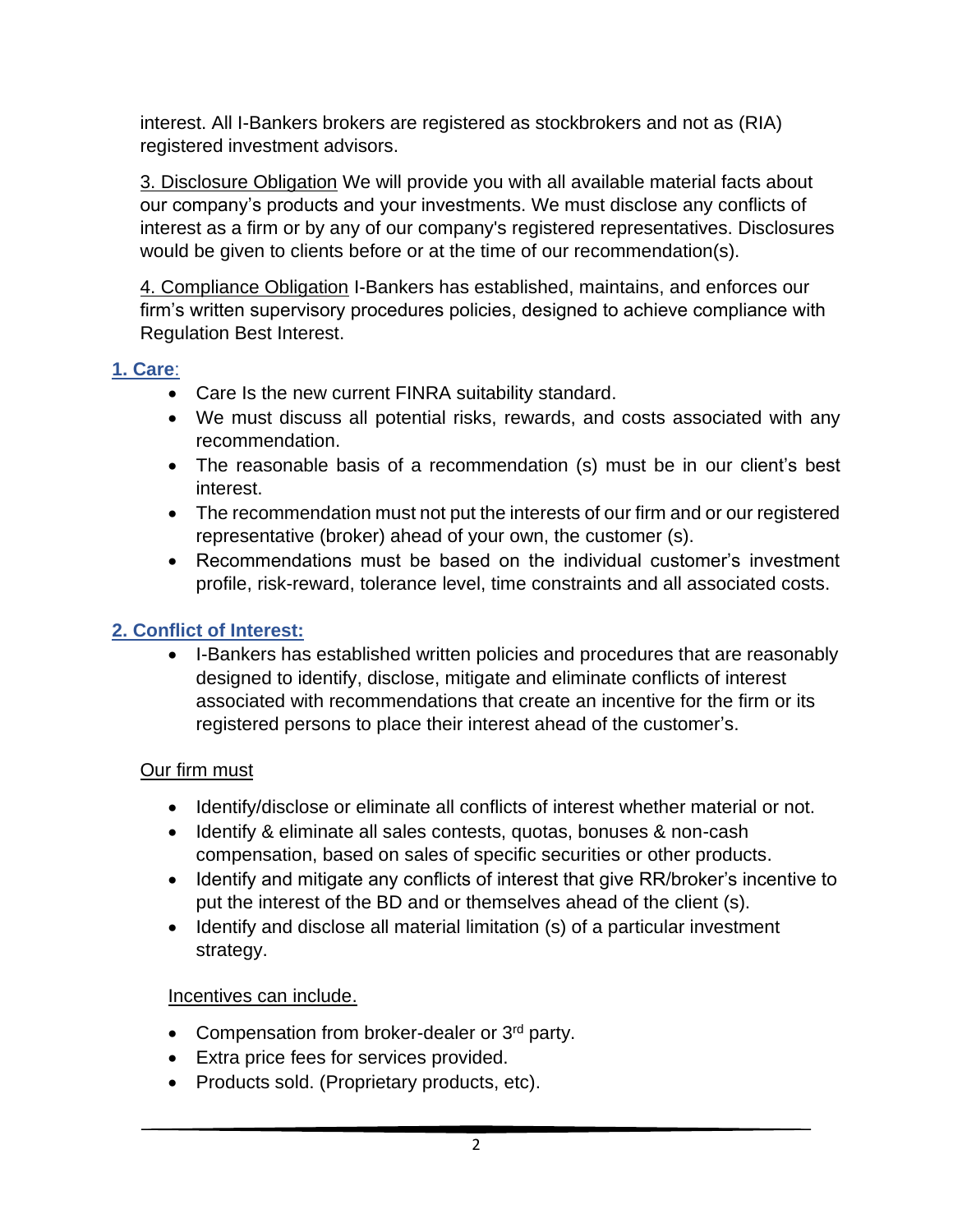- Commissions, sales charges, fees, financial incentives, differential or variable compensation, whether paid by the retail customer, broker-dealer or 3rd party (example 3rd party; Issuer of SPAC/IPO).
- Firms are permitted to reward employees for performance as long as they do not create a conflict of interest. Incentives are prohibited if in addition to the above, being tied to asset accumulation, special awards, contests, appraisals, and performance reviews.

# <span id="page-2-0"></span>**3. Disclosure Obligation**:

CRS (client relationship summary) forms are sent out to all our clients when you open your account and again when you receive your account statement. Please view our current CRS form on our website or ask your registered representative (broker) to provide you with a written copy.

#### We must disclose to all clients

- The scope and terms of services being offered and provided.
- All fees and costs associated with client accounts, trades/money movements/maintenance fees, account (s).
- All client conflicts of interest must be disclosed before any recommendation.

#### Material limitations for recommended Securities/Strategies.

- You should be aware that there are material limitations to the recommendations your financial professional provides. The firm approves/offers only certain account types, products and securities. There may be additional account types, products and securities that are not offered by the firm which may benefit you and your financial portfolio.
- Firms that have one or two products must disclose that they do not offer additional services or do but through a third party. I-Bankers is a full-service investment bank and as such we offer many products from which to choose from. For a complete listing, please ask your broker for further assistance.
- Registered representatives and our firm must relate to you at all times, all material facts relating to conflicts of interest associated with any recommendation (s).
- If a reasonable shareholder/investor considers it to be important then it probably is and needs to be disclosed.
- Material facts can also include investment approach, philosophy, strategy and risks associated with any investment strategy.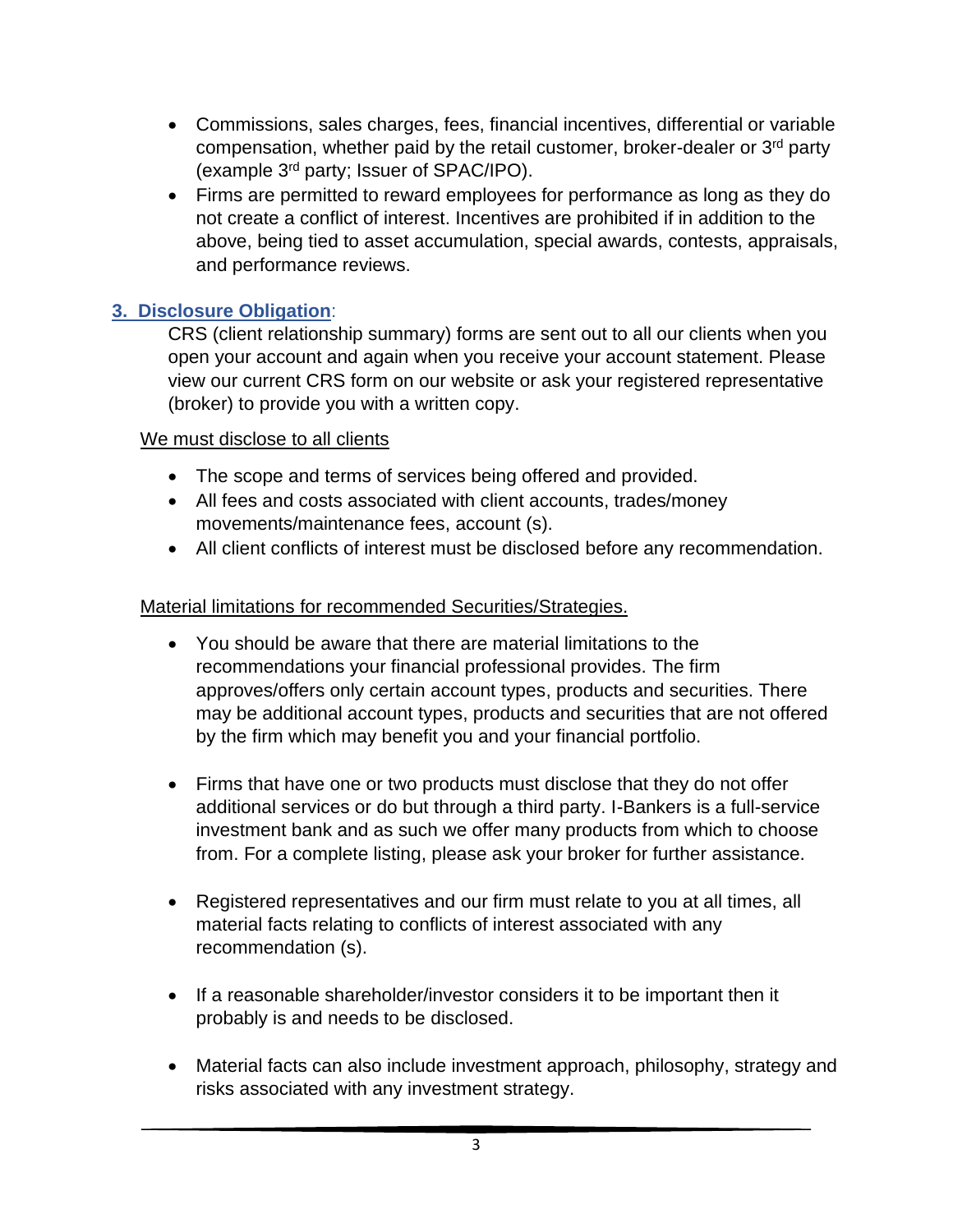### Monitoring client accounts

- I-Bankers does not offer account monitoring services. If we did, we would be required to show the scope and frequency of such monitoring.
- I-Bankers and its registered representatives cannot call themselves advisers. Clients could/might believe or assume that they are acting under the fiduciary obligations of an RIA, (registered investment advisor). I-Bankers is a brokerdealer with registered representatives (RR= registered representative or stockbroker). I-Bankers is not an investment advisory service with registered Investment advisors (RIAs).

#### Disclosure form and timing

- The timing and frequency of any account review by a broker before any financial recommendation/commitment can be left up to the broker as long as it is agreed upon before or at the time of the recommendation.
- Trade confirmations are considered a form of monitoring but not until after the recommendation and trade have been executed. These types of confirmations are considered to be for after-the-fact monitoring.
- Any investment recommendation, having a material change (s) must be disclosed to all investors no later than 30 days after the material change has occurred. Disclosures can be verbal, emailed, or sent via U.S. mail. When a registered representative conveys this orally, he/she must log and provide evidence of such conversation to our firm's compliance department for its continued review.

# <span id="page-3-0"></span>**4. Compliance commitment/obligation**:

- Enforce all FINRA, SEC Rules and guidelines
- Enforce the firm's written supervisory procedures, policies
- Conflict Obligation: review all compliance under Reg BI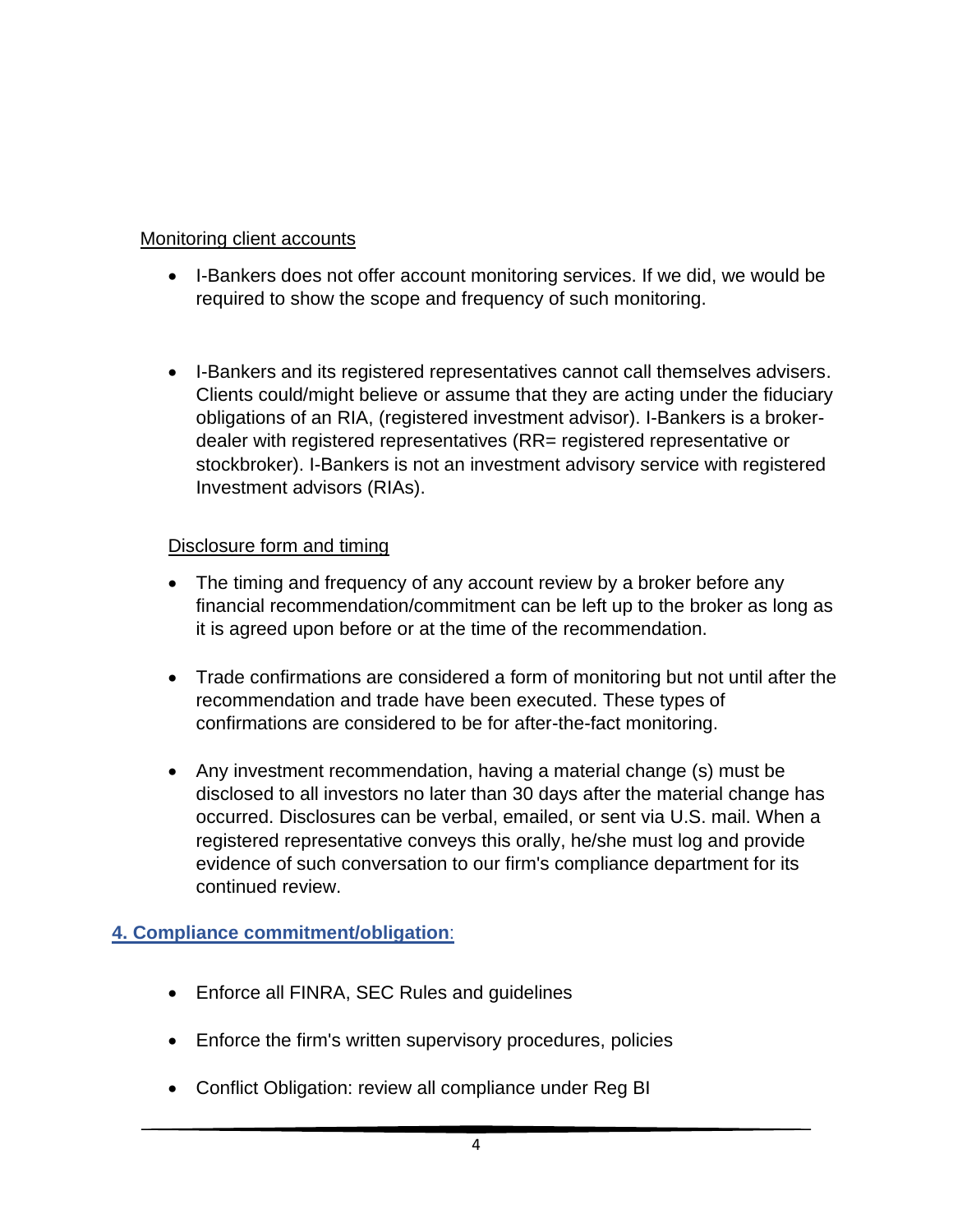- Conflicts of Interest, I-Bankers, its registered persons and clients
- Care Obligation (obligation to present all material facts, risks rewards and a reasonable basis for a recommendation

#### <span id="page-4-0"></span>**Recommendations** (All Products)

#### **What is a recommendation?**

Factors to consider when determining whether a recommendation has taken place. Has the communication been received as a call to action or has it reasonably influenced you the investor to trade in a particular security or group of securities? A recommendation is also when the communication is specific to one individual or a group of customers about a stock or group (basket) of securities.

- Regulation Best Interest applies to recommendations across all types of accounts I-Bankers offers
- General recommendations- the most typical are when a client is advised by their stockbroker to purchase/sell or to hold a current position.
- Account type recommendations are when your broker recommends you to initially open an account, IRA, or another type of brokerage account or by recommending that you rollover or transfer assets from one type of account to another. An example would be a workplace retirement plan, moved to an IRA or for a regular IRA account to be rolled into an IRA Roth account.

#### <span id="page-4-1"></span>Firm-Client Commitment

I-Bankers uses its experience and industry knowledge to provide brokerage services to retail and institutional clients. Our firm seeks to understand our client's financial goals, needs, risk tolerances and strategies consistent with their unique financial needs. The information discussed must be sufficiently informative and specific so that our client (s) can assimilate all the information about the company or product to make an informed decision regarding their investments.

- All material facts about a product being recommended must be discussed and mitigated before clients' involvement.
- The client's interests must come first and foremost.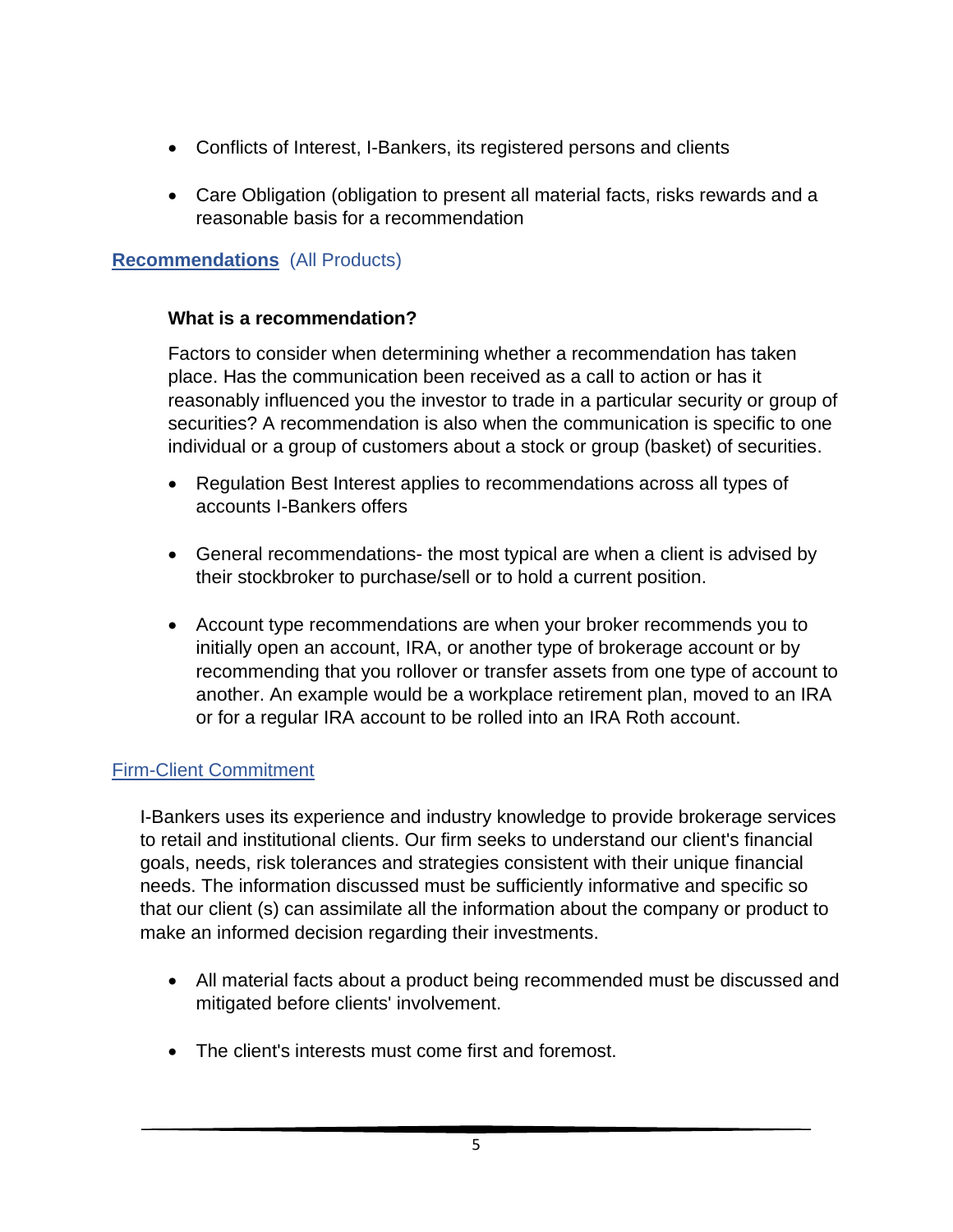• Clients should review all offering documents and have a good understanding of the risk associated with all trades before making any financial commitment/decision.

# <span id="page-5-0"></span>**Account types**

Each of the account definitions listed below are for your reference. If you desire to open any of the listed accounts below and you are not sure of its workings and fees then please reach out and contact your broker or call one of our I-Bankers Offices.

- ndividual account: a single person who is responsible for debits and credits to an account.
- Joint tenant account: an arrangement in which two people own property together each with equal rights and obligations. Should one of the two owners die, the assets are passed to the survivor without going through the probate/courts.
- Community property (husband & wife): client's account assets acquired by either spouse during a marriage are considered community property belonging to both partners.
- Community property with rights of survivorship: a jointly owned account of both spouses, when one of them passes away their ½ share would pass directly to the other spouse without going through probate.
- Tenants in common: an arrangement when two or more people have an ownership interest in a property (account). Either tenant can own different percentages. Example three people 60/30/10 or any combination equalling 100.
- Joint tenants with rights of survivorship: in this arrangement, all tenants have an equal right to the account's assets. Each of them having survivorship rights. Should one of the parties die, the remaining survivor(s) split all the remaining assets by the number of tenants, if only two people originally shared in the account then the remaining one person is given the entire account.
- Custodial accounts: held in the name of a minor, usually by a parent, legal guardian, or another relative. They have no income or contribution limits or withdrawal penalties. Gifts to this type of account are irrevocable.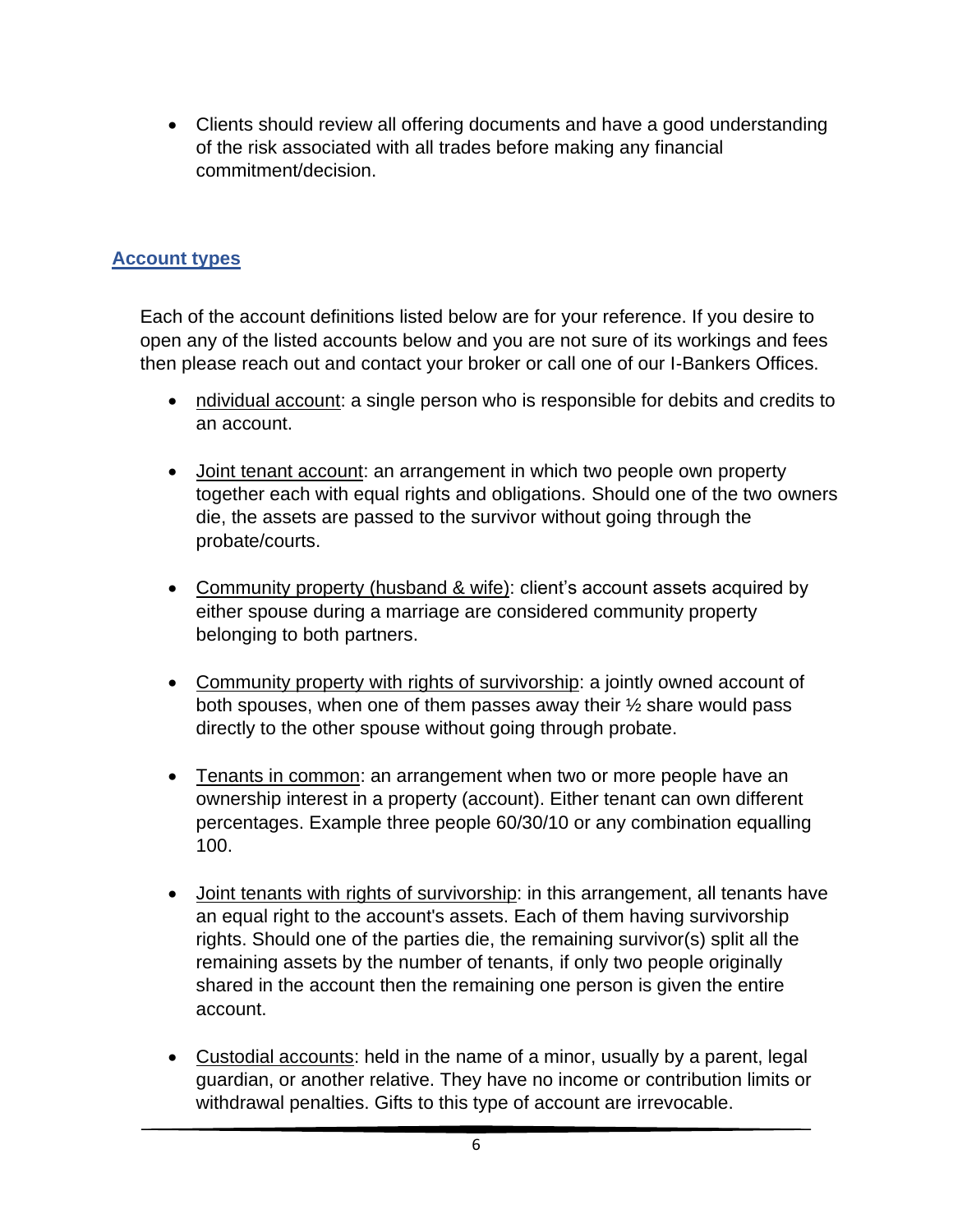- UGMA-Uniform gift to minors act: allows individuals to give or transfer assets to under-age beneficiaries. (parents and their children) this eliminates the fees required to pay attorneys to establish trust accounts in addition to it having special tax treatments while being taxed at the minors (kiddie tax) rate.
- UTMA-Under transfers to minors act: allow minors to receive gifts of money, patents, royalties, real estate, and fine art without the aid of a guardian or trustee. This allows the gift giver or appointed guardian the ability to manage the minor's account until the minor is of age.
- $\triangleright$  Trusts: vehicles that pass assets to a trustee who in turn holds those assets in a trust fund for a third party, usually a beneficiary.
	- Revocable Grantor of trust can alter the trust provisions.
	- Income earned during the life of the trust goes to the Grantor.
	- Irrevocable trust involves three or more persons. The grantor of the trust creates and places assets/gifts into the trust.
	- The trustee is there to hold and distribute assets held in the trust according to the grantor's wishes for all of the beneficiaries.
- Testamentary: a trust contained in the last will & testament of an individual that provides for the distribution of all or part of an estate and possibly proceeds from a life insurance policy held by the individual establishing the trust..
- Family Trust: a popular vehicle in estate planning. A legal device used to avoid probate, avoid or delay taxes, and protect family assets. Who better than family to know what's best for your family.
- Charitable Trust: an irrevocable trust, for charity purposes. A way to set up assets that have tax-benefits, for you and your heirs. This would not be suitable for small contributions. Please speak with a representative for all its pros and cons.
- Living Trust: a grantor transfers ownership of all assets, real estate, investments life insurance, etc. to the trust. The grantor then names a trustee(s) to manage the trust. living trusts can be both revocable and irrevocable.
- Sole proprietor: not a legal entity it simply refers to a person who owns the business, who is personally responsible for its debts. It can operate under the name of the owner or of the business.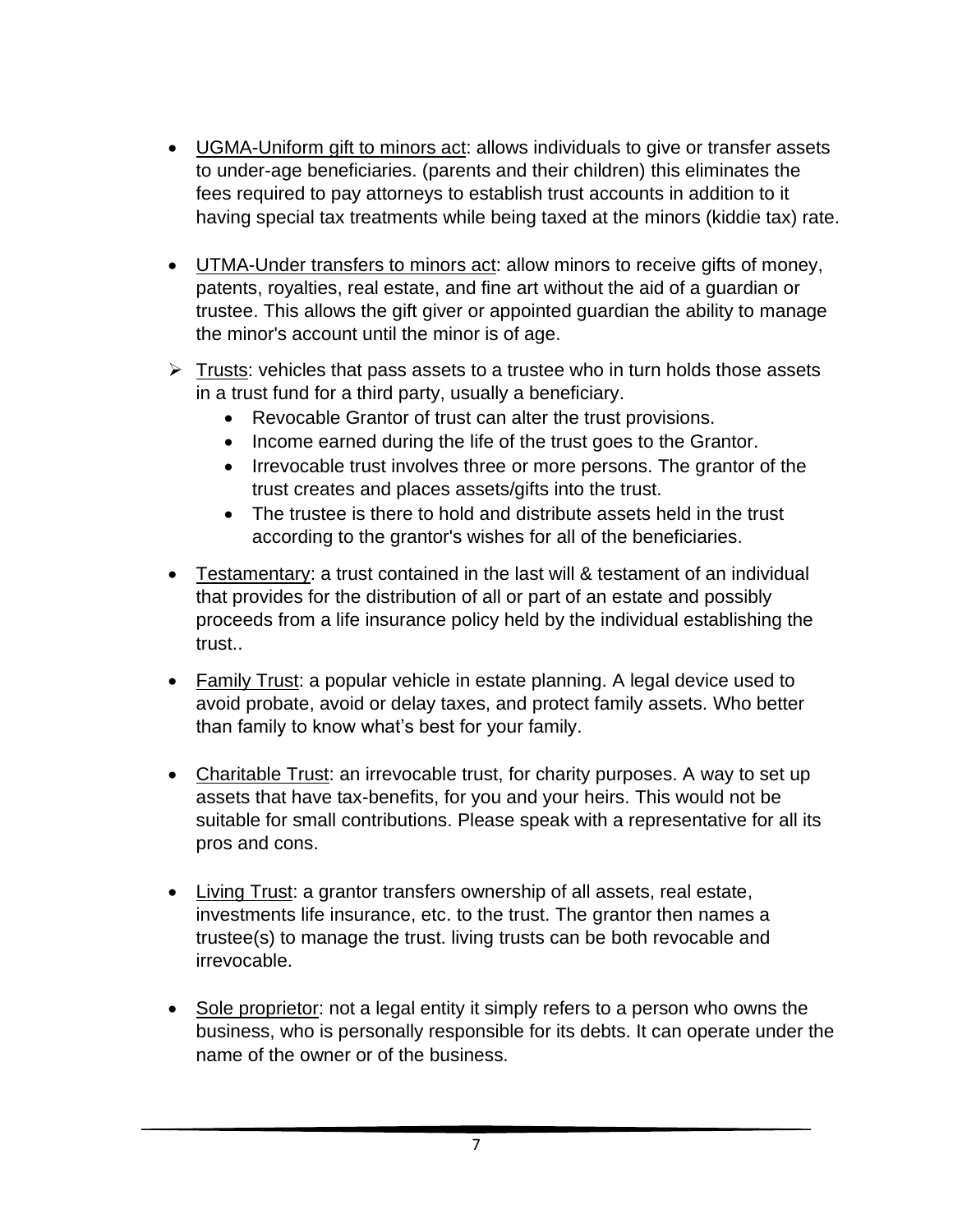- A corporation: a legal entity that is separate and distinct from its owners. Corporations can make a profit, be taxed and be held legally liable. Corporations protect owners from being personally liable. The cost to start a corporation can be high.
- C -Corp.: a corporation where the owners or shareholders are taxed separately from the corporation. The profits from the company are taxed both at the corporate and individual levels, Double taxation.
- S-Corp.: A corporation where company income, losses deductions, and credits are passed through to its owners and shareholders. This offers limited personal liability protection whereby the owner's personal assets are protected by the corporation.
- LLC. Corp.: a limited liability company whereby the owners are not personally liable for the company's debts or liabilities while having tax advantages and gives the owners more flexibility in its management.
- A Non-Profit Organization (NPO): also known as a non-business entity or not-fro profit organization or institution. A legal entity organized and operated for the public or social benefit. Any profits must be rolled back into the business for organizational purposes. A few basic examples are political organizations, schools, business assoc, churches and social clubs. All seek to have tax-exempt status, by the IRS as it furthers a social cause and provides a public benefit to all the while receiving tax-deductible contributions.
- Partnership: a formal arrangement between two or more parties (people) to manage and operate a business and to share in its profits or losses.Types of partnerships-General, Limited and Limited Liability.
- An Estate: everything comprising of an individual's net worth, including all land, real estate, possessions, financial securities, cash, and other assets that the individual owns or has a controlling interest in.
- An Administrator: a person legally appointed to manage a deceased person's estate, one who is responsible for running a business, organization, etc.
- An Executor: an individual appointed by the courts to administer a trust or the estate of a deceased person. Like an administrator above, manages assets until distributed to all inheritors.
- Personal Representative: a person who has the authority to make decisions. An example would be a person authorized to make health-care-related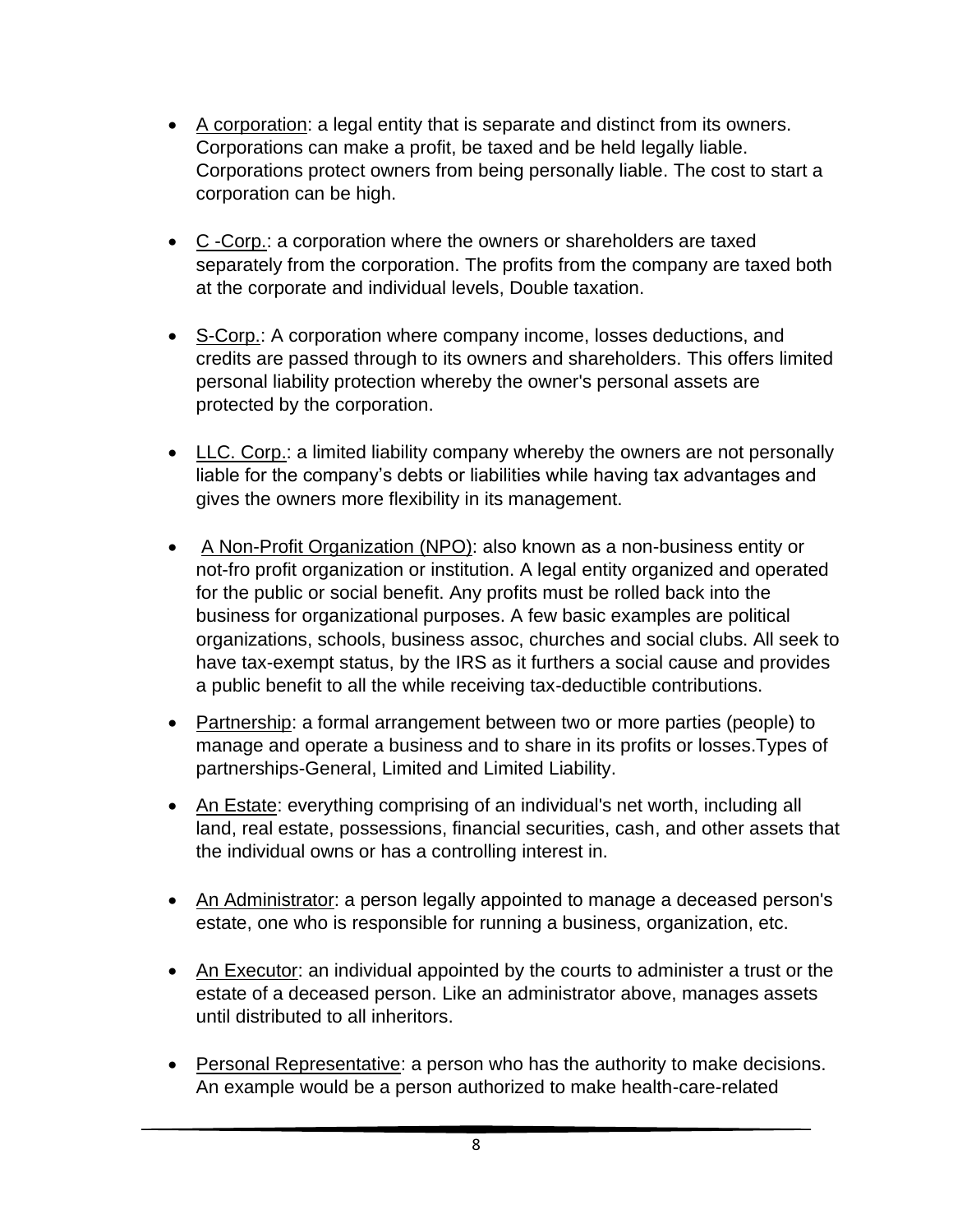decisions for another person because the latter is very sickly or unable to handle their personal affairs.

- IRA (Traditional): an account for retirement savings. Retirement accounts allow investors to direct pre-tax income towards investments that grow taxdeferred. They are subject to income tax at the time of withdrawal. Must start to take withdrawals, Age 72.if you did not attain age 70 ½ by December 31, 2019.
- An Inherited IRA: a beneficiary IRA Inherited after the original owner passes away. You cannot make additional contributions, but the funds remain taxdeferred. There are different nuances regarding your relationship with the deceased. Please call our offices for details on all IRA type accounts
- IRA Rollover: allows you to move your IRA from your workplace retirement account to another company without penalties. Please call our offices to get more information regarding the types of accounts you can roll over to.
- Roth IRA: is an IRA account that you pay taxes on when making deposits into the account. All future withdrawals become tax-free. Especially good when you believe you will be paying higher taxes in retirement.
- Sep IRA Employer or self-employed: individually established. Employers are entitled to tax deductions for contributions made to a SEP plan.
- Profit-Sharing Plan: gives employees a share in the profits of a company.
- Money Purchase Plan: similar to profit-sharing plan except contribution amounts are fixed instead of being variable.
- 403 (b): a tax shelter annuity plan for employees of public schools and other organizations.
- 401 (k): allows employees to divert a portion of their salaries to long-term investments Employees may match their contribution up to pre-set limits.
- Individual (k): a self-employed no-employee (SOLO) individual retirement plan designed for a business owner. Can use the plan to cover both you and your spouse.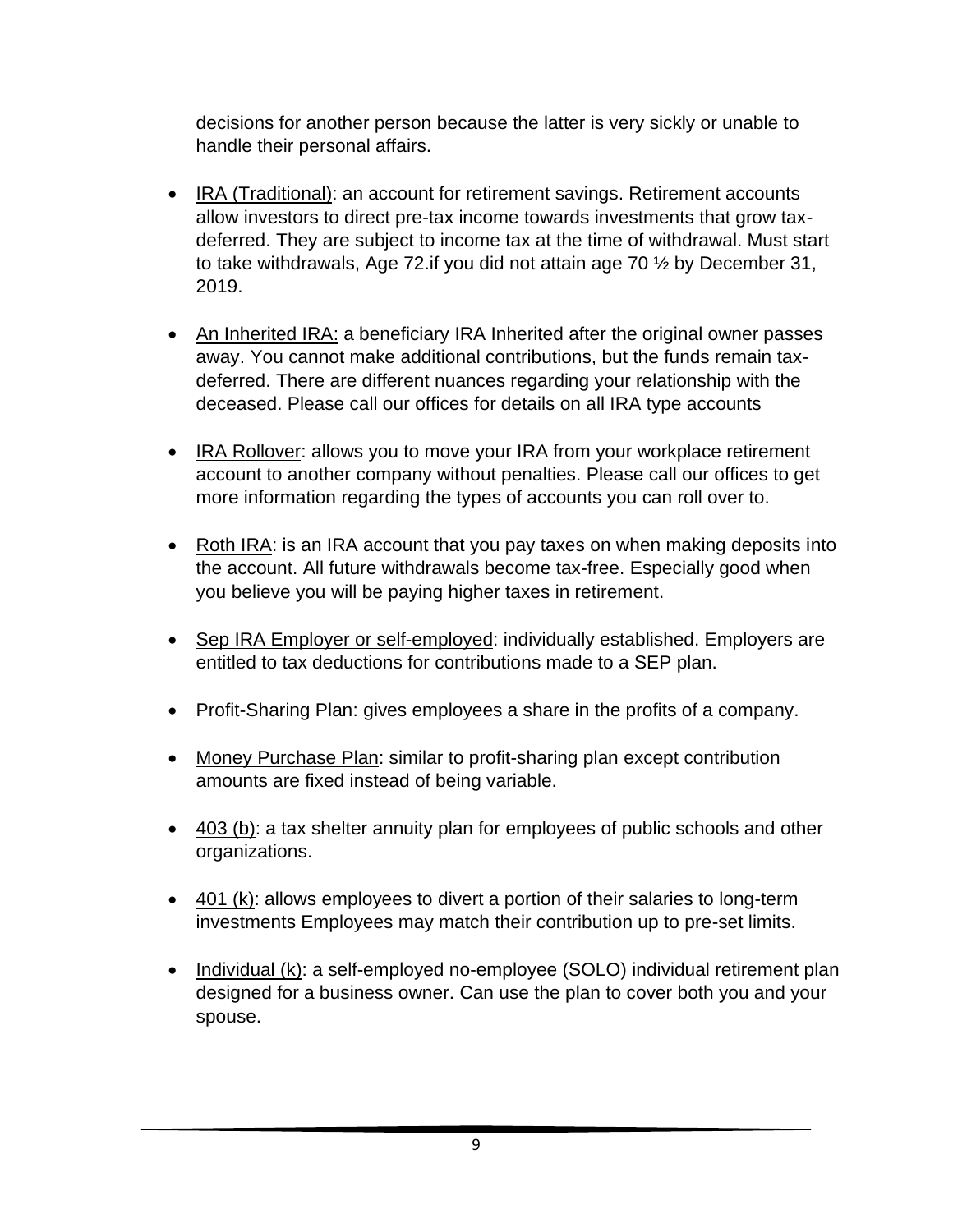# <span id="page-9-0"></span>**Client Account Fees**

The following is a list of services and corresponding fees that are most frequently used. Ask your broker or his/her sales assistant for our companies most up-todate copy of services and their associated fees.

- 1. Service Fees
	- ACAT No charge into the account
	- ACAT transfer out \$75.00 per account
	- DWAC Charge. \$75.00 per item
	- DWAC Rejection fees as incurred- Per Item
	- Overnight delivery Domestic (UPS) \$40.00
	- Overnight delivery International (UPS) \$100.00
	- Dividend reinvestment per dividend entry \$1.00
	- T-Reg Extension \$25.00 per Extension

# 2. Physical Security Fees

- Certificate deposit \$25.00 per position/customer
- Bond redemption /conversions (physical only) \$50.00 plus costs
- Safekeeping/reconciliation/vault fee \$60.00 per year (charged quarterly)
- Transfer and ship physical cert (foreign) \$150.00 plus costs

# 3. Cash Management Fees

- Check photocopies for \$5.00 per item.
- Returned check \$40.00.
- Returned ACH's \$25.00
- Stop payments \$25.00.
- Wire, domestic- outgoing \$30.00
- Wire, International outgoing \$75.00 per wire
- Pre-Payment \$35.00 Plus interest per event
- Foreign Currency Conversions \$50.00 per conversion
- 4. IRA Fees US customers only)
	- IRA annual custodial fee \$40.00 per plan
	- The account termination fee starts at \$50.00.
	- Termination and transfer of \$125.00 per account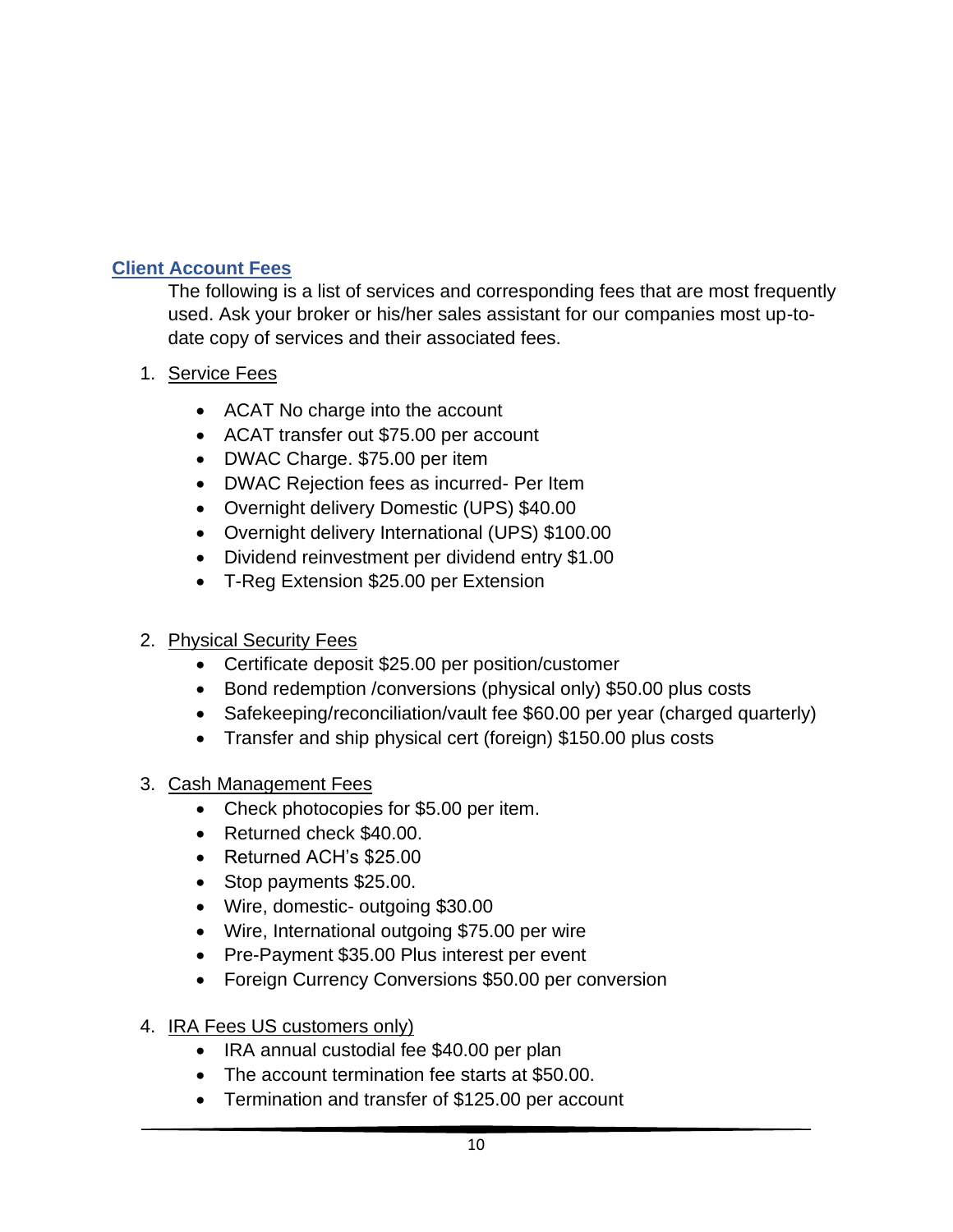• TOD transfer on death. setup fee \$200.00

# <span id="page-10-0"></span>**Trading Fees (Commission-Markup & Markdown**

- Straight commission is a payment to your broker (agent/associated member of the firm) who performs services on your behalf. The commission formula is calculated by taking the number of shares and then multiplying it by the purchase price. The total number is then multiplied by a percentage (from 0.01-0.50%).
	- 1% commission example
	- Buy 100 shares @ 10.00 plus1% commission
	- $(100 \times 10.00) = $1,000.00 \times 0.10 = $100.00 = $1,100.00$
- Markup-Markdown (or price spread) is a different form of payment to your broker, agent/associated member of the firm who performs services on your behalf. The difference between the selling price of a product and its cost. A percentage over the cost. It is added to the cost. Confirmations show markup/markdowns within the total net number and not broken out like that of commissions. These amounts may not exceed 5%.
	- 1% (10 cents) markup example
	- 100 shares at 10.00 plus 0.10 cent markup.
	- $(100 \times $10.00) = $1,000.00 \times $0.10 = $100.00$  markup = \$1,100.00

Margin This is money borrowed from a brokerage firm to purchase an investment. The act of borrowing money to buy securities where the buyer pays only a percentage of the asset's value and borrows the rest from the brokerage firm. The brokerage or bank acts as a lender while the securities in the account act as collateral with periodic interest payments that must be paid on time. For a listing of these fees contact our office

Handling Fee This \$29.95 is a fee charged to every trade confirmation ticket. It is a fee that the company shares with its clearing firm. Brokers at I-Bankers can adjust/change these individual fees at their discretion and expense.

• SPACS/Private Placement/Pre-IPOs compensation fees are upwards of 10%